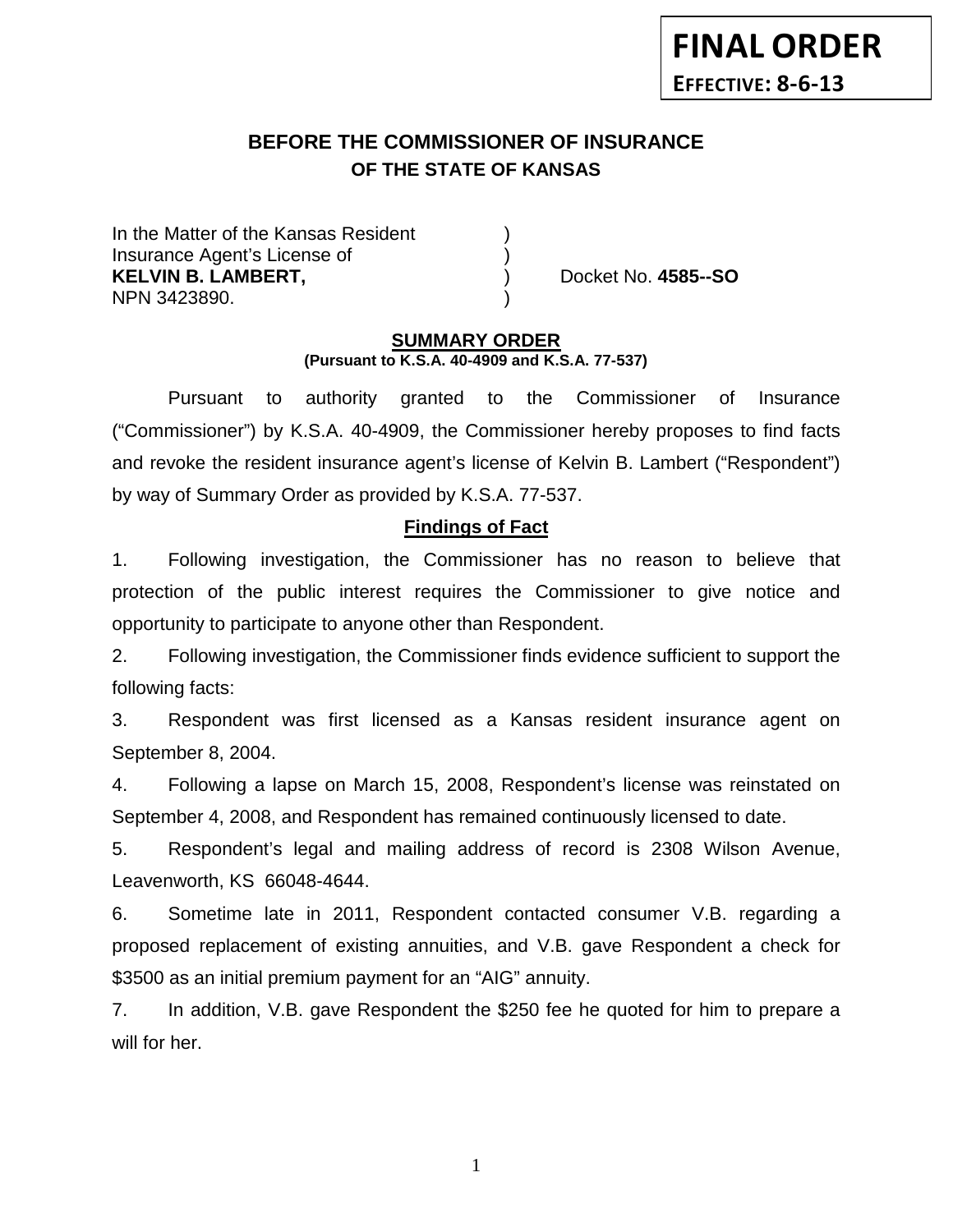8. Respondent did not complete an application for the annuity or have further contact with V.B., and V.B. was unable to reach Respondent by telephone until January 2012.

9. V.B. was able to reach Respondent only after she reported the matter to the Kansas City, Kansas, police in January 2012 and obtained contact information through the police investigation.

10. V.B. demanded the refund of her money, and Respondent agreed to pay her in three installments.

11. As of October 2012, Respondent had refunded only \$500.

12. Respondent was not appointed as an agent of AIG at the time of the solicitation.

13. Respondent was not licensed to practice law in Kansas.

14. After receiving a consumer complaint from V.B., KID staff wrote to Respondent at his address of record on April 15, 2013, and requested his response within 15 business days.

15. Respondent did not reply within 15 business days, and the letter was not returned.

16. KID staff mailed a second inquiry on May 20, 2013, and again, Respondent did not reply and the letter was not returned.

17. By letter of June 25, 2013, addressed to Respondent at his address of record, counsel for KID invited Respondent to reply in writing within 15 business days if he disputed the foregoing facts.

18. Respondent did not reply within 15 business days, the letter was not returned, and Respondent has not replied to date; thus, the facts are deemed admitted.

## **Applicable Law**

19. K.S.A. 40-4909(a) provides, in relevant part:

"The commissioner may deny, suspend, revoke or refuse renewal of any license issued under this act if the commissioner finds that the applicant or license holder has: . . .

(4) Improperly withheld, misappropriated or converted any moneys or properties received in the course of doing insurance business. . . .

(8) Used any fraudulent, coercive, or dishonest practice, or demonstrated any incompetence, untrustworthiness or financial irresponsibility in the conduct of business in this state or elsewhere.

K.S.A. 2012 Supp. 40-4909(a).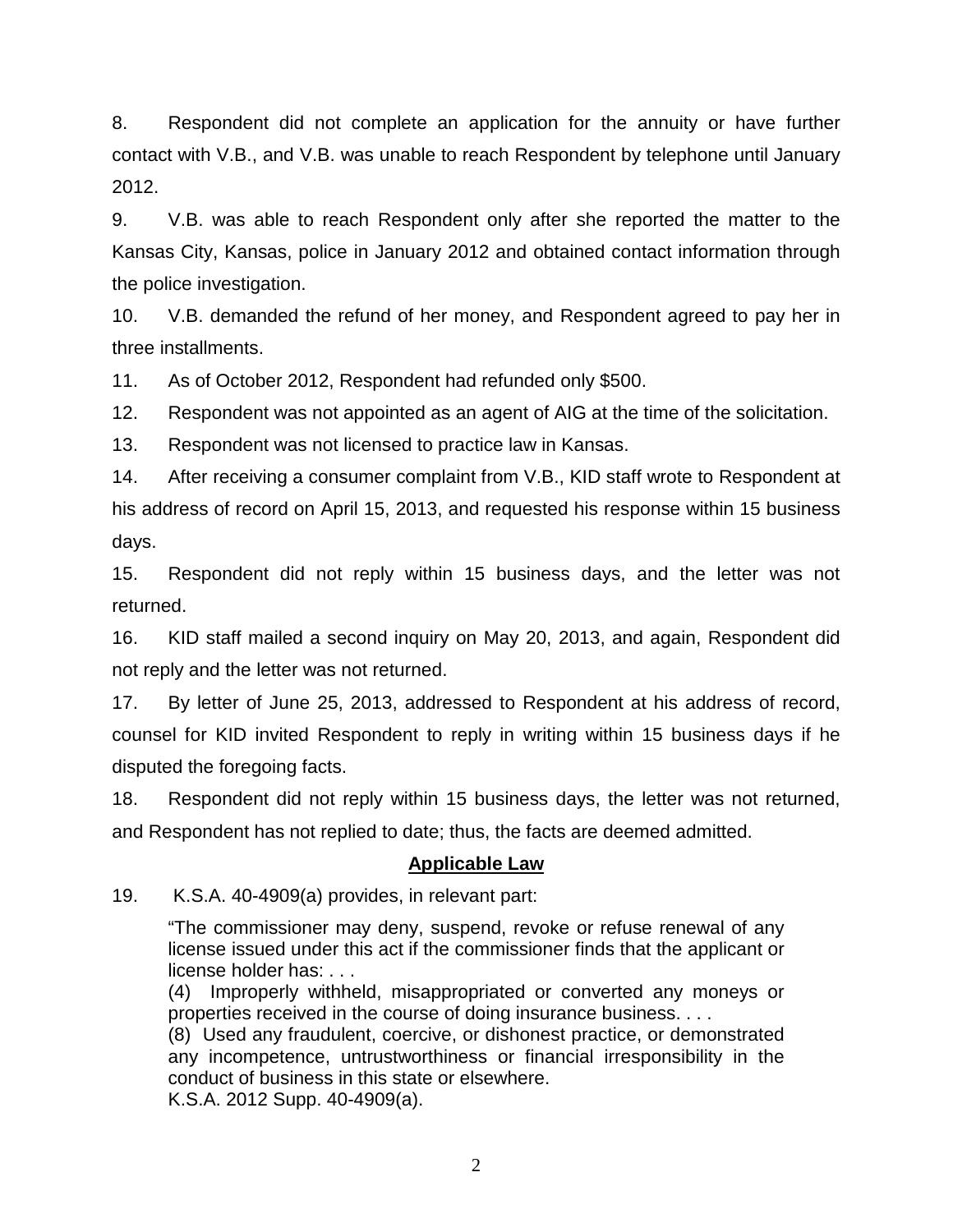20. In addition, the Commissioner may revoke any license issued under the Insurance Agents Licensing Act if the Commissioner finds that the interests of the insurer or the insurable interests of the public are not properly served under such license. K.S.A. 2012 Supp. 40-4909(b).

21. "Any action taken under this section which affects any license or imposes any administrative penalty shall be taken only after notice and an opportunity for hearing conducted in accordance with the provisions of the Kansas administrative procedures act." K.S.A. 2012 Supp. 40-4909(c).

22. "Whenever the commissioner imposes any administrative penalty or denies, suspends, revokes or refuses renewal of any license pursuant to subsection (a), any costs incurred as a result of conducting an administrative hearing authorized under the provisions of this section shall be assessed against the person who is the subject of the hearing or any business entity represented by such person who is the party to the matters giving rise to the hearing." K.S.A. 2012 Supp. 40-4909(f).

#### **Conclusions of Law**

23. The Commissioner has jurisdiction over Respondent as well as the subject matter of this proceeding, and such proceeding is held in the public interest.

24. The Commissioner finds Respondent's license may be revoked pursuant to K.S.A. 40-4909(a)(4) because Respondent has misappropriated or converted funds paid to him as insurance premium.

25. The Commissioner finds Respondent's license may be revoked pursuant to K.S.A. 40-4909(a)(8) because Respondent used fraudulent and dishonest practices in obtaining funds from V.B. through misrepresentation.

26. Moreover, the Commissioner finds Respondent's license may be revoked pursuant to K.S.A. 40-4909(a)(8) because Respondent has demonstrated a lack of competence and trustworthiness in his failure to respond to inquiries by KID.

27. The Commissioner thus finds that sufficient grounds exist for the revocation of Respondent's insurance agent license pursuant to K.S.A. 2010 Supp. 40-4909(a).

3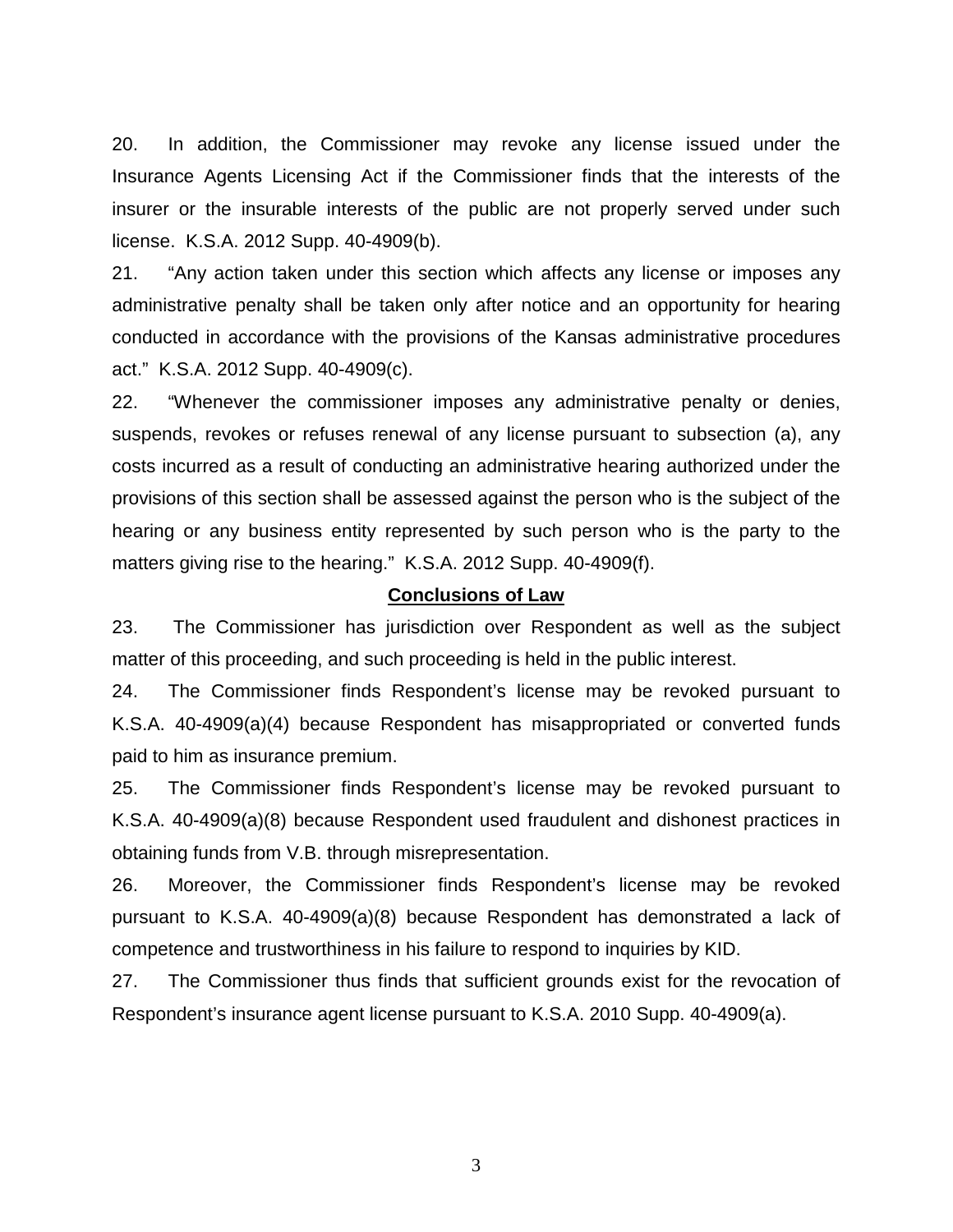28. Finally, the Commissioner finds that Respondent's license may be revoked pursuant to K.S.A. 40-4909(b) because Respondent's license is not serving the interests of insurers or the insurable interests of the public.

29. Based on the facts and circumstances set forth herein, it appears that the use of summary proceedings in this matter is appropriate, in accordance with the provisions set forth in K.S.A. 77-537(a), in that the use of summary proceedings does not violate any provision of the law, the protection of the public interest does not require the KID to give notice and opportunity to participate to persons other than Respondent, and after investigation, KID believes in good faith that the allegations will be supported to the applicable standard of proof.

#### **Policy to be Served**

Before issuing an insurance agent license, the Commissioner must determine that the applicant is qualified and has not committed any act that would be grounds for denial, suspension, or revocation. K.S.A. 40-4905(b). Further, the Commissioner may revoke any license issued under the Insurance Agents Licensing Act if the Commissioner finds that the interests of the insurer or the insurable interests of the public are not properly served under the license. The following action is appropriate to promote the security and integrity of the insurance business and protect insurance consumers by licensing, or continuing to license, persons or entities to sell, solicit, or negotiate insurance in the State of Kansas only if their conduct indicates they are both qualified and trustworthy.

**THE COMMISSIONER OF INSURANCE THEREFORE ORDERS** that the Kansas resident insurance agent's license of **KELVIN B. LAMBERT** is hereby **REVOKED** and **KELVIN B. LAMBERT** shall **CEASE and DESIST** from the sale, solicitation, or negotiation of insurance, doing any act toward the sale, solicitation, or negotiation of insurance, and/or receiving compensation deriving from the sale, solicitation, or negotiation of insurance in Kansas or on Kansas risks through business conducted on and after the effective date of this order.

4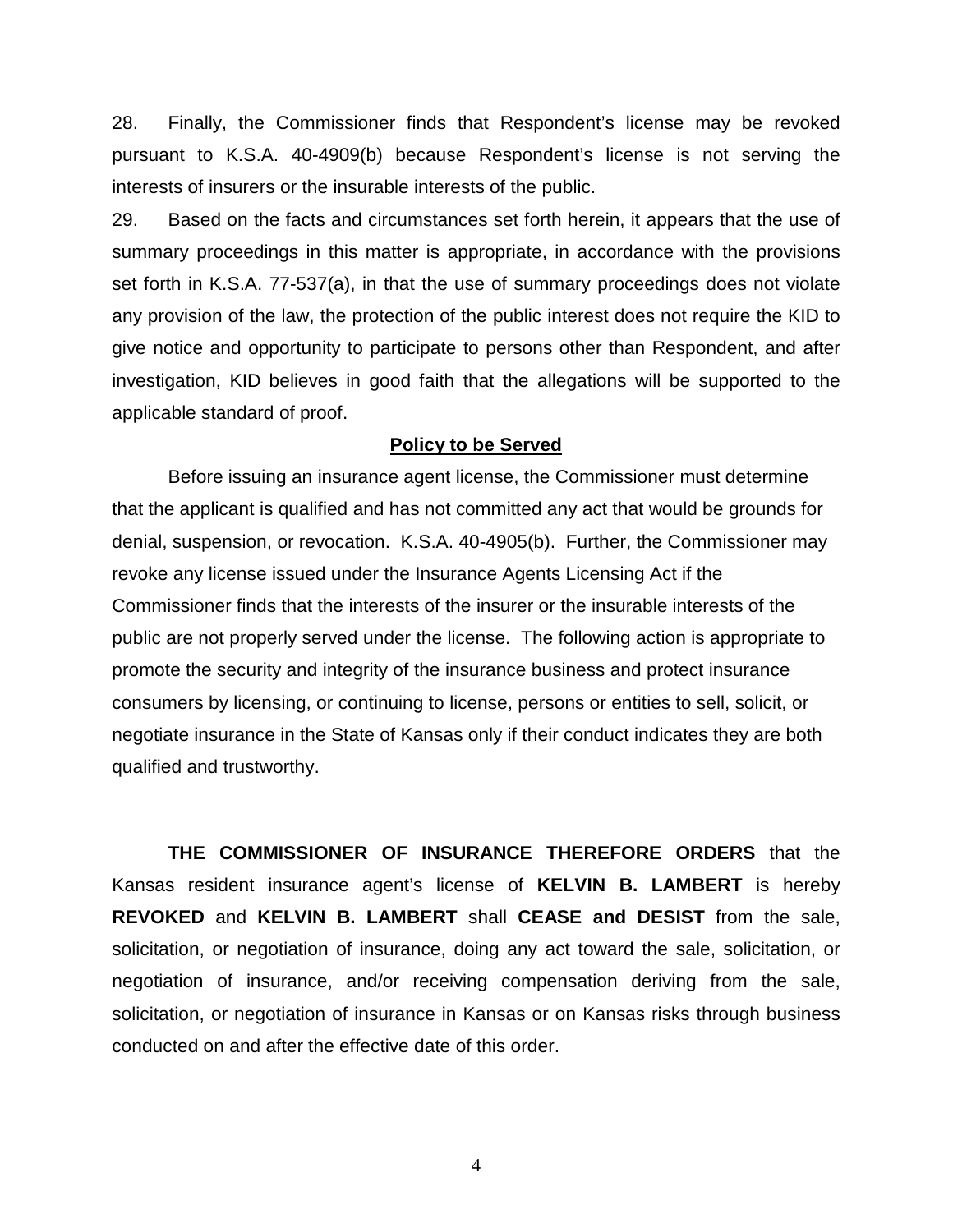**It is further ordered**, pursuant to KSA 77-415(b)(2)(A), that this order is designated by KID as precedent.

## **IT IS SO ORDERED THIS \_\_19th\_\_ DAY OF JULY 2013, IN THE CITY OF TOPEKA, COUNTY OF SHAWNEE, STATE OF KANSAS.**



\_/s/ Sandy Praeger\_\_\_\_\_\_\_\_\_\_\_\_\_\_\_\_ Sandy Praeger Commissioner of Insurance

BY:

\_/s/ John Wine\_\_\_\_\_\_\_\_\_\_\_\_\_\_\_\_\_\_\_\_ John Wine General Counsel